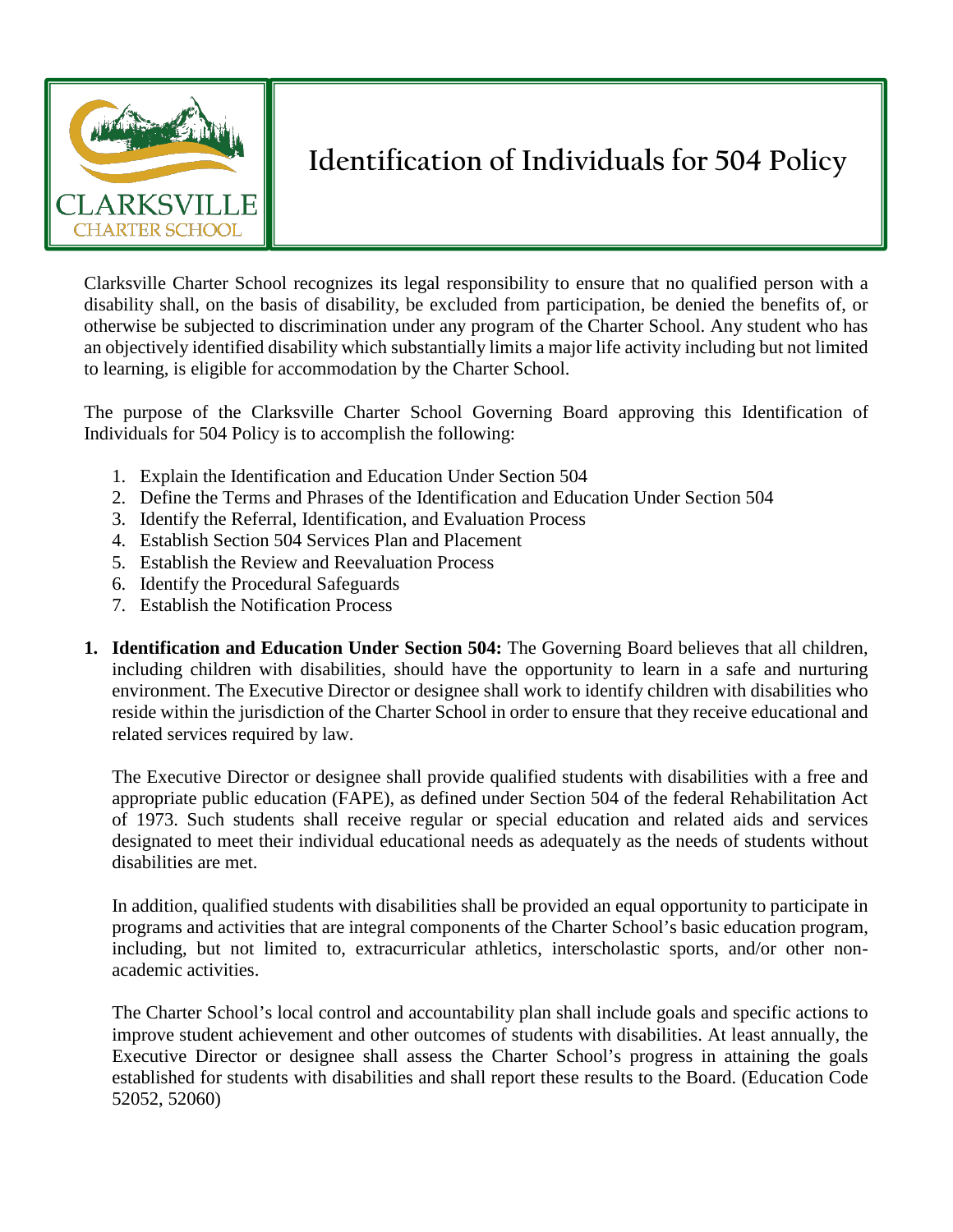In providing services to students with disabilities under Section 504, the Executive Director or designee shall ensure the Charter School complies with the law, including providing the students and their parents/guardians with applicable procedural safeguards and required notification. Any dispute as to the identification, evaluation, or placement of any student with a disability shall be resolved in accordance with the processes specific in the "Procedural Safeguards" section of the accompanying administrative regulation.

- **2. Definition of Terms and Phrases:** The Student Support Team implements the requirements of Section 504 of the federal Rehabilitation Act of 1973: For the purposes of implementing Section 504, the following terms and phrases shall have only the meanings specified below:
	- *Free appropriate public education (FAPE)* means the provision of regular or special education and related aids and services designed to meet the individual educational needs of a student with disabilities as adequately as the needs of students without disabilities are met, at no cost to the student or his/her parent/guardian except when a fee is specifically authorized by law for all students.
	- *Student with a disability* means a student who has a physical or mental impairment which substantially limits one or more major life activities.
	- *Physical impairment* means any physiological disorder, or condition, cosmetic disfigurement, or anatomical loss affecting one or more body systems, such as neurological, musculoskeletal, special sense organs, respiratory (including speech organs), cardiovascular, reproductive, digestive, genito-urinary, immune, hemic, lymphatic, skin, and endocrine. (28 CFR 35.108)
	- *Mental impairment* means any mental or psychological disorder, such as intellectual disability, organic brain syndrome, emotional or mental illness, and specific learning disability. (28 CFR 35.108)
	- *Substantially limits major life activities* means limiting a person's ability to perform functions, as compared to most people in the general population, such as caring for himself/herself, performing manual tasks, seeing, hearing, eating, sleeping, walking, standing, lifting, bending, speaking, breathing, learning, reading, concentrating, thinking, writing, communicating, and working. Major life activities also includes major bodily functions such as functions of the immune system, special sense organs and skin, normal cell growth, digestive, bowel, bladder, neurological, brain, respiratory, circulatory, cardiovascular, endocrine, hemic, lymphatic, musculoskeletal, and reproductive functions, as well as the operation of an individual organ within a body system. The determination of whether an impairment substantially limits a student's major life activities shall be made without regard to the ameliorative effects of mitigating measures other than ordinary eyeglasses or contact lenses. Mitigating measures are measures that an individual may use to eliminate or reduce the effects of an impairment, including, but not limited to, medications, medical supplies or equipment, prosthetic devices, assistive devices, reasonable modifications or auxiliary aids or services, learned behavioral or adaptive neurological modifications, psychotherapy, behavioral therapy, or physical therapy. (42 USC 12102; 28 CFR 35.108).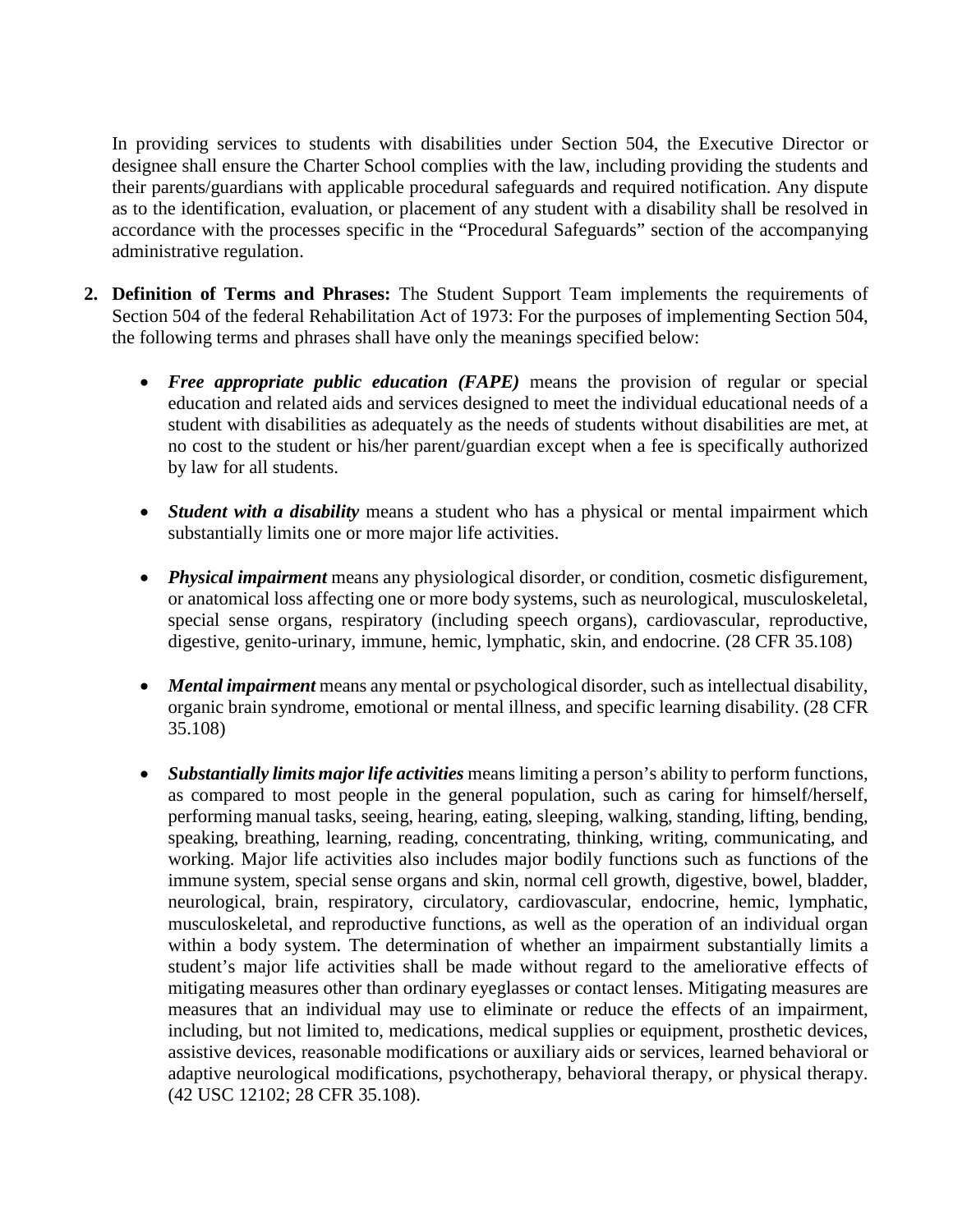- **3. Referral, Identification, and Evaluation:** Any action or decision to be taken by the Charter School involving the referral, identification, or evaluation of a student with disabilities shall be in accordance with the following procedures:
	- **i.** A parent/guardian, teacher, other school employee, student success team, or community agency may refer a student to a 504 Coordinator for identification of a student with a disability under Section 504.
	- ii. Upon receipt of any such referral, the 504 Coordinator, or other qualified individual with expertise in the area of the student's suspected disability shall consider the referral and determine whether an evaluation is appropriate. This determination shall be based on a review of the student's school records including those in academic and nonacademic areas of the school program; consultation with the student's teacher(s), other professionals, and the parent/guardian, as appropriate; and analysis of the student's needs. If it is determined that an evaluation is unnecessary, the 504 Coordinator shall inform the parents/guardians in writing of this decision and of the procedural safeguards available, as described in the "Procedural Safeguards" section below.
	- **iii.** If the student needs or is believed to need special education or related services under Section 504, the Charter School shall conduct an evaluation of the student prior to his/her initial placement.

Prior to conducting an initial evaluation of a student for eligibility under Section 504, the Charter School shall obtain written parent/guardian consent.

The Charter School's evaluation procedures shall ensure that the tests and other evaluation materials:

- a. Have been validated and are administered by trained personnel in conformance with the instruction provided by the test publishers.
- b. Are tailored to assess specific areas of educational need and are not merely designed to provide a single general intelligence quotient
- c. Reflect the student's aptitude or achievement or whatever else the tests purport to measure rather than his/her impaired sensory, manual, or speaking skills, except where those skills are the factors that the tests purport to measure.
- **4. Section 504 Services Plan and Placement:** Services and placement decisions for students with disabilities shall be determined as follows:
	- i. A multidisciplinary 504 team shall be convened to review the evaluation data in order to make placement decisions. The 504 team shall consist of a group of persons knowledgeable about the student, the meaning of the evaluation data, and the placement options.
		- In interpreting evaluation data and making placement decisions, the team shall draw upon information from a variety of sources, including aptitude and achievement tests, teacher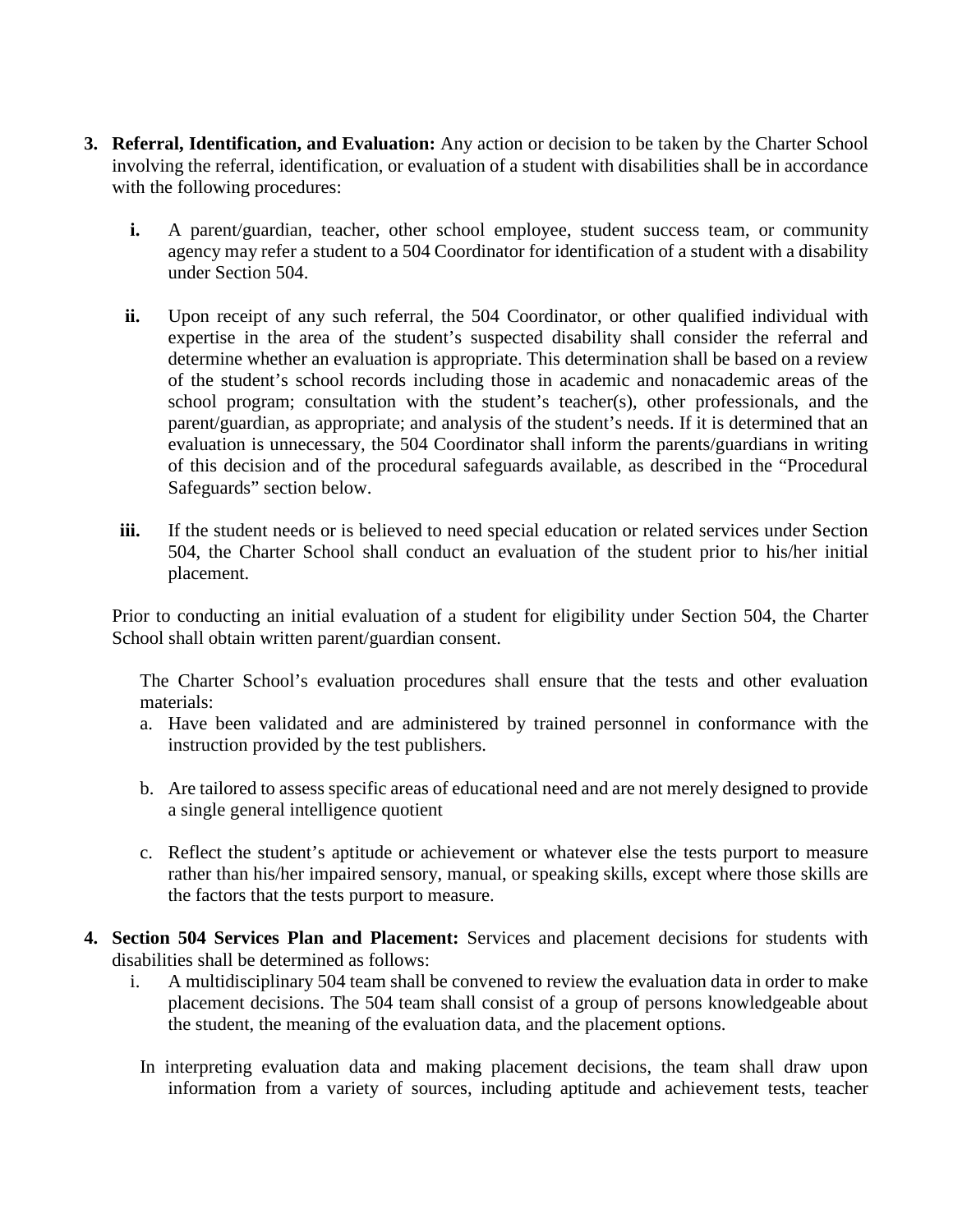recommendations, physical condition, social or cultural background, and adaptive behavior. The team shall also ensure that information obtained from all such sources is documented and carefully considered.

ii. If, upon evaluation, a student is determined to be eligible for services under Section 504, the team shall meet to develop a written 504 services plan which shall specify the types of services necessary to ensure that the student receives FAPE.

The parents/guardians shall be invited to participate in the meeting and shall be given an opportunity to examine all relevant records.

- iii. If the 504 team determines that no services are necessary for the student, the record of the team's meeting shall reflect whether or not the student has been identified as a person with a disability under Section 504 and shall state the basis for determination that no special services are presently needed. The student's parent/guardian shall be informed in writing of his/her rights and procedural safeguards, as described in the "Procedural Safeguards" section below.
- iv. The student shall be placed in the regular educational environment, unless the Charter School can demonstrate that the education of the student in the regular environment with the use of supplementary aids and services cannot be achieved satisfactorily. The student shall be educated with those who are not disabled to the maximum extent appropriate to his/her individual needs.
- v. The Charter School shall complete the identification, evaluation, and placement process within a reasonable time frame. The Charter School shall adhere to this time frame regardless of any extended school breaks or times that school is otherwise not in session.
- vi. A copy of the student's Section 504 services plan shall be kept in his/her student record. The student's teacher(s) and any other staff who provide services to the student shall be informed of the plan's requirements.

If a student transfers to another school, the charter school shall ensure that the new school receives a copy of the plan.

**5. Review and Reevaluation:** The 504 team shall monitor the progress of the student and, at least annually, shall review the effectiveness of the student's Section 504 services plan to determine whether the services are appropriate and necessary and whether the student's needs are being met as adequately as the needs of students without disabilities are met. In addition, each student with a disability under Section 504 shall be reevaluated at least once every three years.

A reevaluation of the student's needs will be conducted before any subsequent significant change in placement.

**6. Procedural Safeguards:** The administrator or designee shall notify the parents/guardians of students with disabilities of all actions and decisions by the Charter School regarding the identification, evaluation, or educational placement of their children. He/she also shall notify the parents/guardians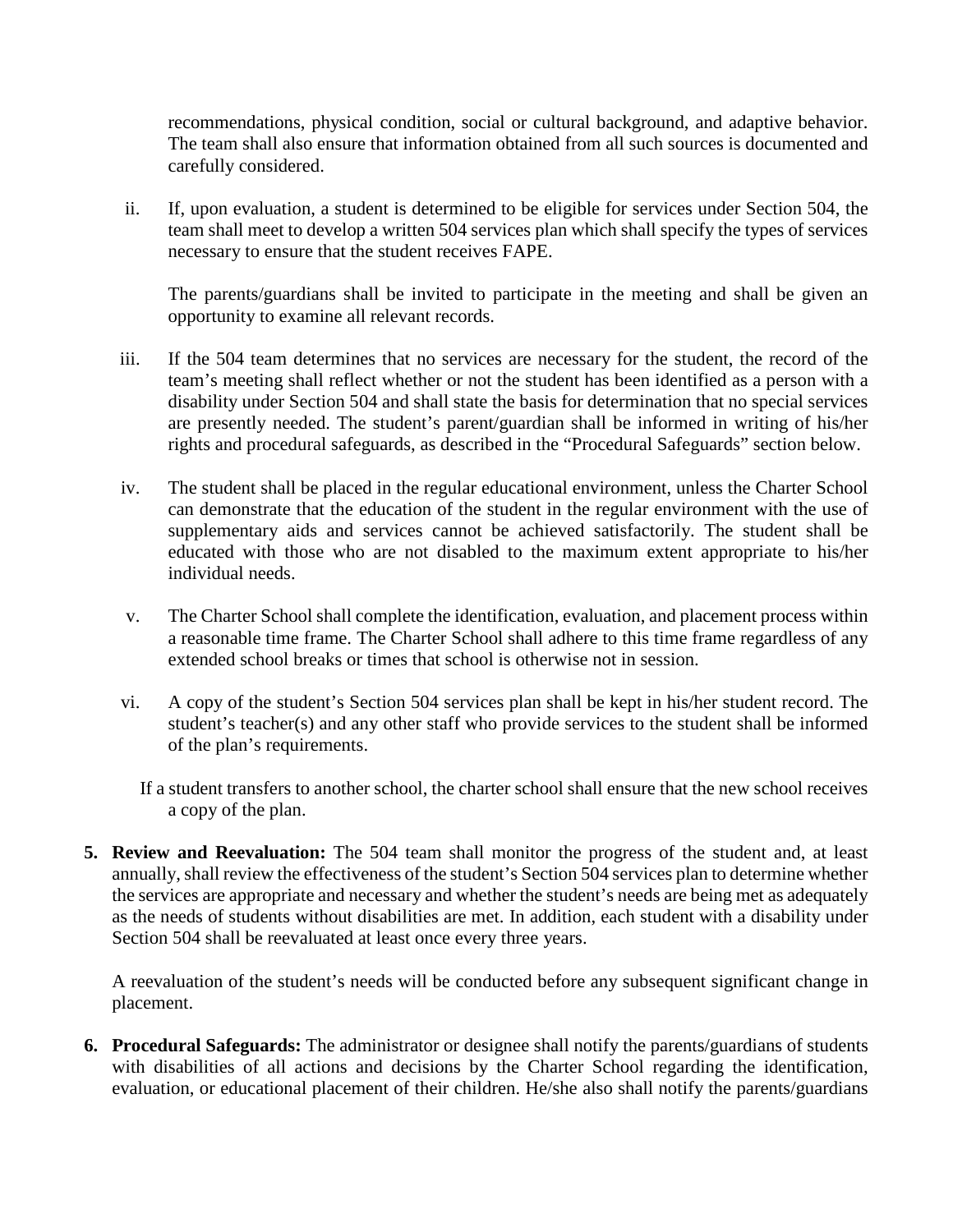of all the procedural safeguards available to them if they disagree with the Charter School's action or decision, including an opportunity to examine all relevant records and an impartial hearing in which they shall have the right to participate.

If a parent/guardian disagrees with any Charter School action or decision regarding the identification, evaluation or educational placement of his/her child under Section 504, he/she may request a Section 504 due process hearing within 30 days of that action or decision.

Prior to requesting a Section 504 due process hearing, the parent/guardian may, at his/her discretion, but within 30 days of the Charter School's action or decision, request an administrative review of the action or decision. The Coordinator shall designate an appropriate administrator to meet with the parent/guardian to attempt to resolve the issue and the administrative review shall be held within 14 days of receiving the parent/guardian request. If the parent/guardian is not satisfied with the resolution of the issue, or if the parent/guardian did not request an administrative review, he/she may request a Section 504 due process hearing.

A Section 504 due process hearing shall be conducted in accordance with the following procedures:

- i. The parent/guardian shall submit a written request to the Coordinator within 30 days of receiving the Charter School's decision or, if an administrative review is held, within 14 days of the completion of the review. The request for the due process hearing shall include:
	- a. The specific nature of the decision with which he/she disagrees.
	- b. The specific relief he/she seeks
	- c. Any other information he/she believes is pertinent to resolving the disagreement.
- ii. Within 30 days of receiving the parent/guardian's request, the Executive Director or designee shall select an impartial hearing officer. This 30-day deadline may be extended for good cause or by mutual agreement of the parties.
- iii. Within 45 days of the selection of the hearing officer, the Section 504 due process hearing shall be conducted and a written decision mailed to all parties. This 45-day deadline may be extended for good cause or by mutual agreement of the parties.
- iv. The parties to the hearing shall be afforded the right to:
	- a. Be accompanied and advised by legal counsel and by individuals with special knowledge or training related to the problems of students with disabilities under Section 504
	- b. Present written and oral evidence
	- c. Question and cross-examine witnesses
	- d. Receive written findings by the hearing officer stating the decision by a federal court of competent jurisdiction.

If desired, either party may seek a review of the hearing officer's decision by a federal court of competent jurisdiction.